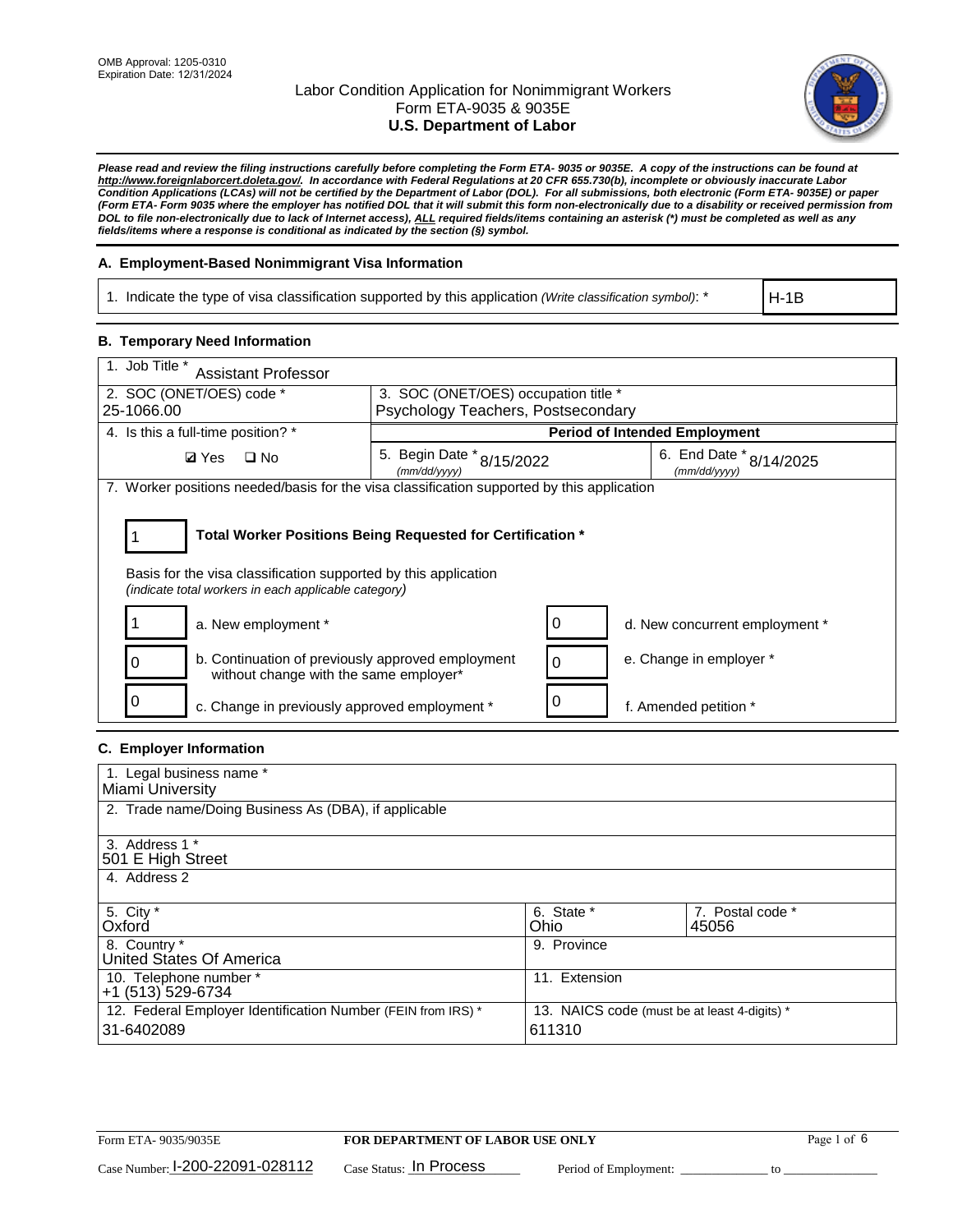

# **D. Employer Point of Contact Information**

**Important Note**: The information contained in this Section must be that of an employee of the employer who is authorized to act on behalf of the employer in labor certification matters. The information in this Section must be different from the agent or attorney information listed in Section E, unless the attorney is an employee of the employer.

| 1. Contact's last (family) name *                       | 2. First (given) name * |                     | 3. Middle name(s)         |
|---------------------------------------------------------|-------------------------|---------------------|---------------------------|
| Smart                                                   | Aimee                   |                     | M                         |
| 4. Contact's job title *<br>Paralegal                   |                         |                     |                           |
| 5. Address 1 *<br>Miami University                      |                         |                     |                           |
| 6. Address 2<br>501 E High Street, 205 B Roudebush Hall |                         |                     |                           |
| 7. City *<br>Oxford                                     |                         | 8. State *<br>Ohio  | 9. Postal code *<br>45056 |
| 10. Country *<br>United States Of America               |                         | 11. Province        |                           |
| 12. Telephone number *                                  | Extension<br>13.        | 14. E-Mail address  |                           |
| +1 (513) 529-6734                                       |                         | smarta2@miamioh.edu |                           |

# **E. Attorney or Agent Information (If applicable)**

**Important Note**: The employer authorizes the attorney or agent identified in this section to act on its behalf in connection with the filing of this application.

| 1. Is the employer represented by an attorney or agent in the filing of this application? *<br>If "Yes," complete the remainder of Section E below. |               |                                       |                                                      |                      |                   | $\Box$ No |  |
|-----------------------------------------------------------------------------------------------------------------------------------------------------|---------------|---------------------------------------|------------------------------------------------------|----------------------|-------------------|-----------|--|
| 3. First (given) name §<br>2. Attorney or Agent's last (family) name §                                                                              |               |                                       |                                                      |                      | 4. Middle name(s) |           |  |
| Woodard                                                                                                                                             | John          |                                       |                                                      |                      |                   |           |  |
| 5. Address 1 §<br>501 E High Street                                                                                                                 |               |                                       |                                                      |                      |                   |           |  |
| 6. Address 2                                                                                                                                        |               |                                       |                                                      |                      |                   |           |  |
| 7. City §<br>Oxford                                                                                                                                 |               | 8. State §<br>Ohio                    |                                                      | 45056                | 9. Postal code §  |           |  |
| 10. Country §<br>United States Of America                                                                                                           |               | 11. Province                          |                                                      |                      |                   |           |  |
| 12. Telephone number §                                                                                                                              | 13. Extension |                                       | 14. E-Mail address                                   |                      |                   |           |  |
| +1 (513) 529-6734                                                                                                                                   |               |                                       |                                                      | woodarje@miamioh.edu |                   |           |  |
| 15. Law firm/Business name §                                                                                                                        |               |                                       | 16. Law firm/Business FEIN §                         |                      |                   |           |  |
| Miami University/Office of General Counsel                                                                                                          |               |                                       | 31-6402089                                           |                      |                   |           |  |
| 17. State Bar number (only if attorney) §                                                                                                           |               |                                       | 18. State of highest court where attorney is in good |                      |                   |           |  |
| 0085959                                                                                                                                             |               | standing (only if attorney) §<br>Ohio |                                                      |                      |                   |           |  |
| 19. Name of the highest State court where attorney is in good standing (only if attorney) §                                                         |               |                                       |                                                      |                      |                   |           |  |
| Supreme Court of Ohio                                                                                                                               |               |                                       |                                                      |                      |                   |           |  |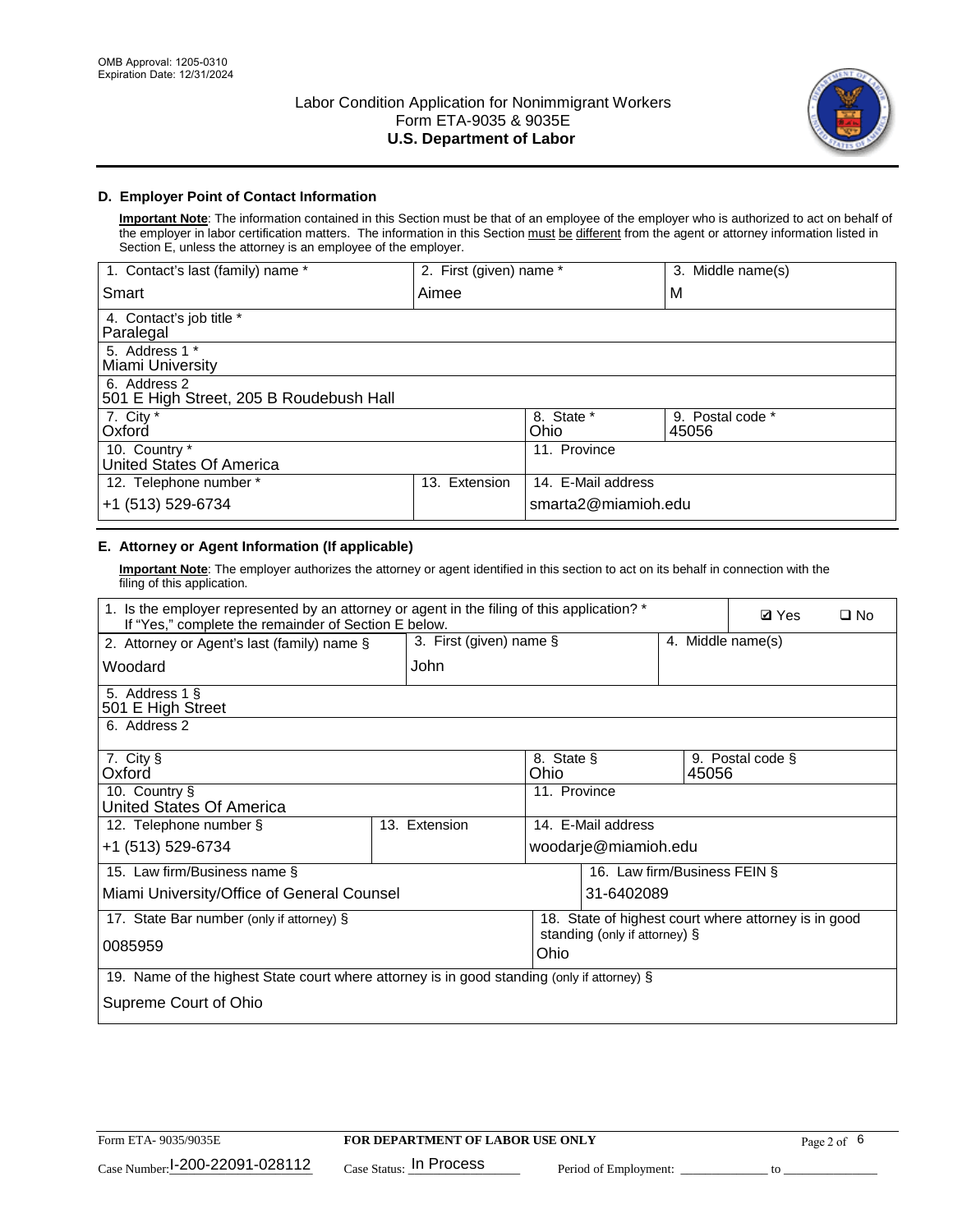

#### **F. Employment and Wage Information**

**Important Note**: The employer must define the intended place(s) of employment with as much geographic specificity as possible. Each intended place(s) of employment listed below must be the worksite or physical location where the work will actually be performed and cannot be a P.O. Box. The employer must identify all intended places of employment, including those of short duration, on the LCA. 20 CFR 655.730(c)(5). If the employer is submitting this form non-electronically and the work is expected to be performed in more than one location, an attachment must be submitted in order to complete this section. An employer has the option to use either a single Form ETA-9035/9035E or multiple forms to disclose all intended places of employment. If the employer has more than ten (10) intended places of employment at the time of filing this application, the employer must file as many additional LCAs as are necessary to list all intended places of employment. See the form instructions for further information about identifying all intended places of employment.

#### a.*Place of Employment Information* 1

| 1. Enter the estimated number of workers that will perform work at this place of employment under<br>1<br>the LCA.*             |                              |  |  |  |  |  |  |  |  |
|---------------------------------------------------------------------------------------------------------------------------------|------------------------------|--|--|--|--|--|--|--|--|
| 2. Indicate whether the worker(s) subject to this LCA will be placed with a secondary entity at this<br>place of employment. *  | $\square$ Yes<br><b>Z</b> No |  |  |  |  |  |  |  |  |
| 3. If "Yes" to question 2, provide the legal business name of the secondary entity. §                                           |                              |  |  |  |  |  |  |  |  |
|                                                                                                                                 |                              |  |  |  |  |  |  |  |  |
| 4. Address 1 *<br>Department of Psychology                                                                                      |                              |  |  |  |  |  |  |  |  |
| 5. Address 2                                                                                                                    |                              |  |  |  |  |  |  |  |  |
| Miami University                                                                                                                |                              |  |  |  |  |  |  |  |  |
| 6. City $*$<br>7. County *<br>Oxford<br><b>Butler</b>                                                                           |                              |  |  |  |  |  |  |  |  |
| 8. State/District/Territory *<br>9. Postal code *<br>Ohio<br>45056                                                              |                              |  |  |  |  |  |  |  |  |
| 10. Wage Rate Paid to Nonimmigrant Workers *<br>10a. Per: (Choose only one)*                                                    |                              |  |  |  |  |  |  |  |  |
| □ Hour □ Week □ Bi-Weekly □ Month ☑ Year<br>From $\frac{1}{2}$ $\frac{43300}{2}$ $\frac{00}{100}$ To: $\frac{1}{2}$<br>77000 00 |                              |  |  |  |  |  |  |  |  |
| 11. Prevailing Wage Rate *<br>11a. Per: (Choose only one)*                                                                      |                              |  |  |  |  |  |  |  |  |
| $\sin 43300$ 00<br>□ Hour □ Week □ Bi-Weekly □ Month ☑ Year                                                                     |                              |  |  |  |  |  |  |  |  |
| Questions 12-14. Identify the source used for the prevailing wage (PW) (check and fully complete only one): *                   |                              |  |  |  |  |  |  |  |  |
| 12.<br>A Prevailing Wage Determination (PWD) issued by the Department of Labor                                                  | a. PWD tracking number §     |  |  |  |  |  |  |  |  |
| 13.<br>A PW obtained independently from the Occupational Employment Statistics (OES) Program<br>$\blacktriangledown$            |                              |  |  |  |  |  |  |  |  |
| a. Wage Level (check one): §                                                                                                    | b. Source Year §             |  |  |  |  |  |  |  |  |
| ☑ ⊦<br>□⊪<br>$\square$ $\square$<br>$\Box$ IV<br>$\Box$ N/A                                                                     | 7/1/2021 - 6/30/2022         |  |  |  |  |  |  |  |  |
| 14.<br>A PW obtained using another legitimate source (other than OES) or an independent authoritative source<br>$\Box$          |                              |  |  |  |  |  |  |  |  |
| a. Source Type (check one): §                                                                                                   |                              |  |  |  |  |  |  |  |  |
|                                                                                                                                 | b. Source Year §             |  |  |  |  |  |  |  |  |
| $\square$ CBA<br>$\Box$ DBA<br>$\square$ SCA<br>$\Box$ Other/ PW Survey                                                         |                              |  |  |  |  |  |  |  |  |
| c. If responded "Other/ PW Survey" in question 14.a, enter the name of the survey producer or publisher §                       |                              |  |  |  |  |  |  |  |  |
|                                                                                                                                 |                              |  |  |  |  |  |  |  |  |
| d. If responded "Other/ PW Survey" in question 14.a, enter the title or name of the PW survey §                                 |                              |  |  |  |  |  |  |  |  |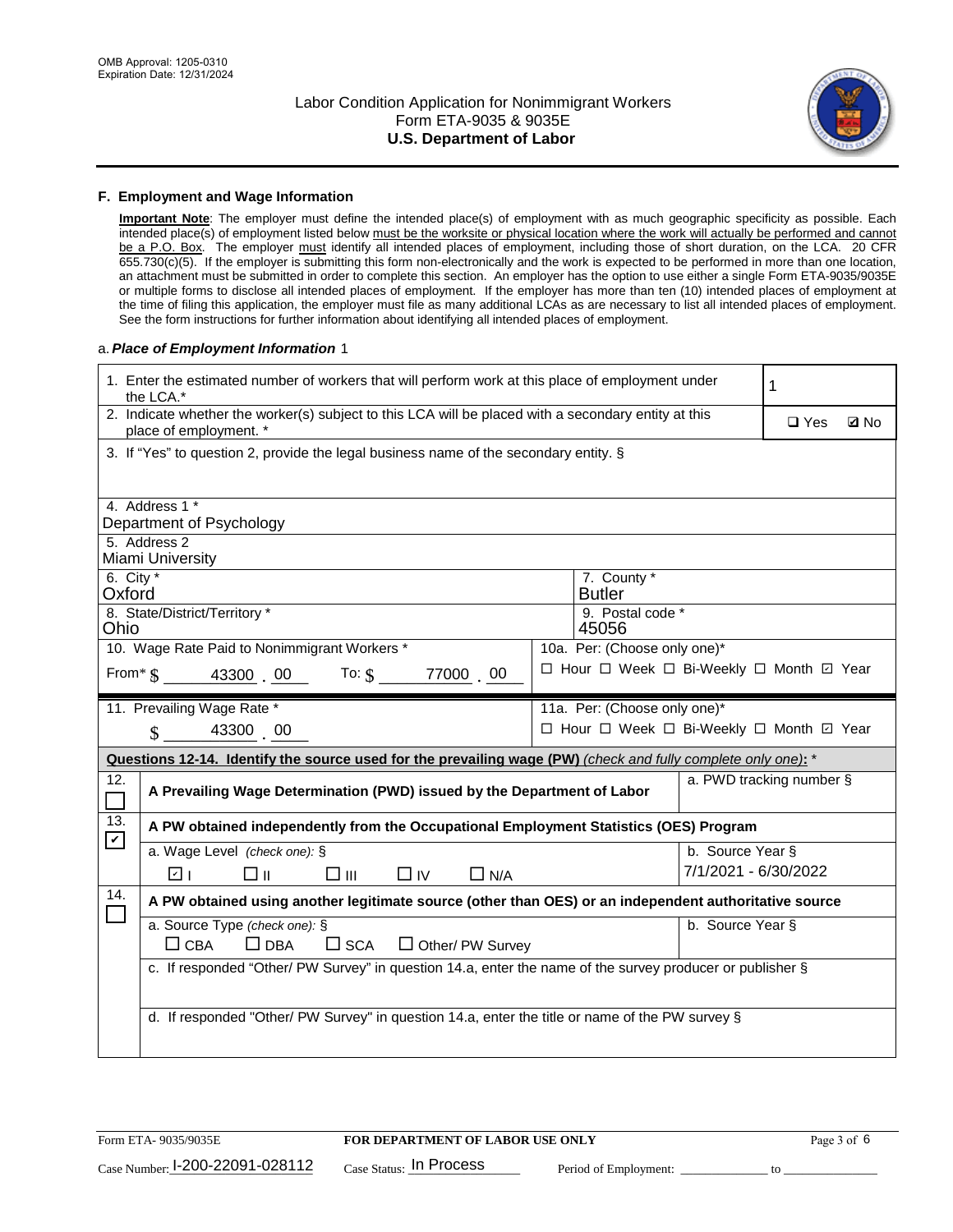

# **G. Employer Labor Condition Statements**

! *Important Note:* In order for your application to be processed, you MUST read Section G of the Form ETA-9035CP - General Instructions for the 9035 & 9035E under the heading "Employer Labor Condition Statements" and agree to all four (4) labor condition statements summarized below:

- (1) **Wages:** The employer shall pay nonimmigrant workers at least the prevailing wage or the employer's actual wage, whichever is higher, and pay for non-productive time. The employer shall offer nonimmigrant workers benefits and eligibility for benefits provided as compensation for services on the same basis as the employer offers to U.S. workers. The employer shall not make deductions to recoup a business expense(s) of the employer including attorney fees and other costs connected to the performance of H-1B, H-1B1, or E-3 program functions which are required to be performed by the employer. This includes expenses related to the preparation and filing of this LCA and related visa petition information. 20 CFR 655.731;
- (2) **Working Conditions:** The employer shall provide working conditions for nonimmigrants which will not adversely affect the working conditions of workers similarly employed. The employer's obligation regarding working conditions shall extend for the duration of the validity period of the certified LCA or the period during which the worker(s) working pursuant to this LCA is employed by the employer, whichever is longer. 20 CFR 655.732;
- (3) **Strike, Lockout, or Work Stoppage:** At the time of filing this LCA, the employer is not involved in a strike, lockout, or work stoppage in the course of a labor dispute in the occupational classification in the area(s) of intended employment. The employer will notify the Department of Labor within 3 days of the occurrence of a strike or lockout in the occupation, and in that event the LCA will not be used to support a petition filing with the U.S. Citizenship and Immigration Services (USCIS) until the DOL Employment and Training Administration (ETA) determines that the strike or lockout has ended. 20 CFR 655.733; and
- (4) **Notice:** Notice of the LCA filing was provided no more than 30 days before the filing of this LCA or will be provided on the day this LCA is filed to the bargaining representative in the occupation and area of intended employment, or if there is no bargaining representative, to workers in the occupation at the place(s) of employment either by electronic or physical posting. This notice was or will be posted for a total period of 10 days, except that if employees are provided individual direct notice by e-mail, notification need only be given once. A copy of the notice documentation will be maintained in the employer's public access file. A copy of this LCA will be provided to each nonimmigrant worker employed pursuant to the LCA. The employer shall, no later than the date the worker(s) report to work at the place(s) of employment, provide a signed copy of the certified LCA to the worker(s) working pursuant to this LCA. 20 CFR 655.734.

1. **I have read and agree to** Labor Condition Statements 1, 2, 3, and 4 above and as fully explained in Section G of the Form ETA-9035CP – General Instructions for the 9035 & 9035E and the Department's regulations at 20 CFR 655 Subpart H. \*

**Ø**Yes ロNo

### **H. Additional Employer Labor Condition Statements –H-1B Employers ONLY**

!**Important Note***:* In order for your H-1B application to be processed, you MUST read Section H – Subsection 1 of the Form ETA 9035CP – General Instructions for the 9035 & 9035E under the heading "Additional Employer Labor Condition Statements" and answer the questions below.

#### *a. Subsection 1*

| 1. At the time of filing this LCA, is the employer H-1B dependent? §                                                                                                                                                                           | $\Box$ Yes                                                                                                    | ⊡ No |            |  |  |
|------------------------------------------------------------------------------------------------------------------------------------------------------------------------------------------------------------------------------------------------|---------------------------------------------------------------------------------------------------------------|------|------------|--|--|
| 2. At the time of filing this LCA, is the employer a willful violator? $\S$                                                                                                                                                                    |                                                                                                               |      | ⊡ No       |  |  |
| 3. If "Yes" is marked in questions H.1 and/or H.2, you must answer "Yes" or "No" regarding<br>whether the employer will use this application ONLY to support H-1B petitions or extensions of<br>status for exempt H-1B nonimmigrant workers? § |                                                                                                               |      | $\Box$ No  |  |  |
| 4. If "Yes" is marked in question H.3, identify the statutory basis for the<br>exemption of the H-1B nonimmigrant workers associated with this<br>LCA.                                                                                         | $\Box$ \$60,000 or higher annual wage<br>$\Box$ Master's Degree or higher in related specialty<br>$\Box$ Both |      |            |  |  |
| H-1B Dependent or Willful Violator Employers -Master's Degree or Higher Exemptions ONLY                                                                                                                                                        |                                                                                                               |      |            |  |  |
| 5. Indicate whether a completed Appendix A is attached to this LCA covering any H-1B<br>nonimmigrant worker for whom the statutory exemption will be based <b>ONLY</b> on attainment of a<br>Master's Degree or higher in related specialty. § | $\Box$ Yes                                                                                                    | ⊡ No | $\Box$ N/A |  |  |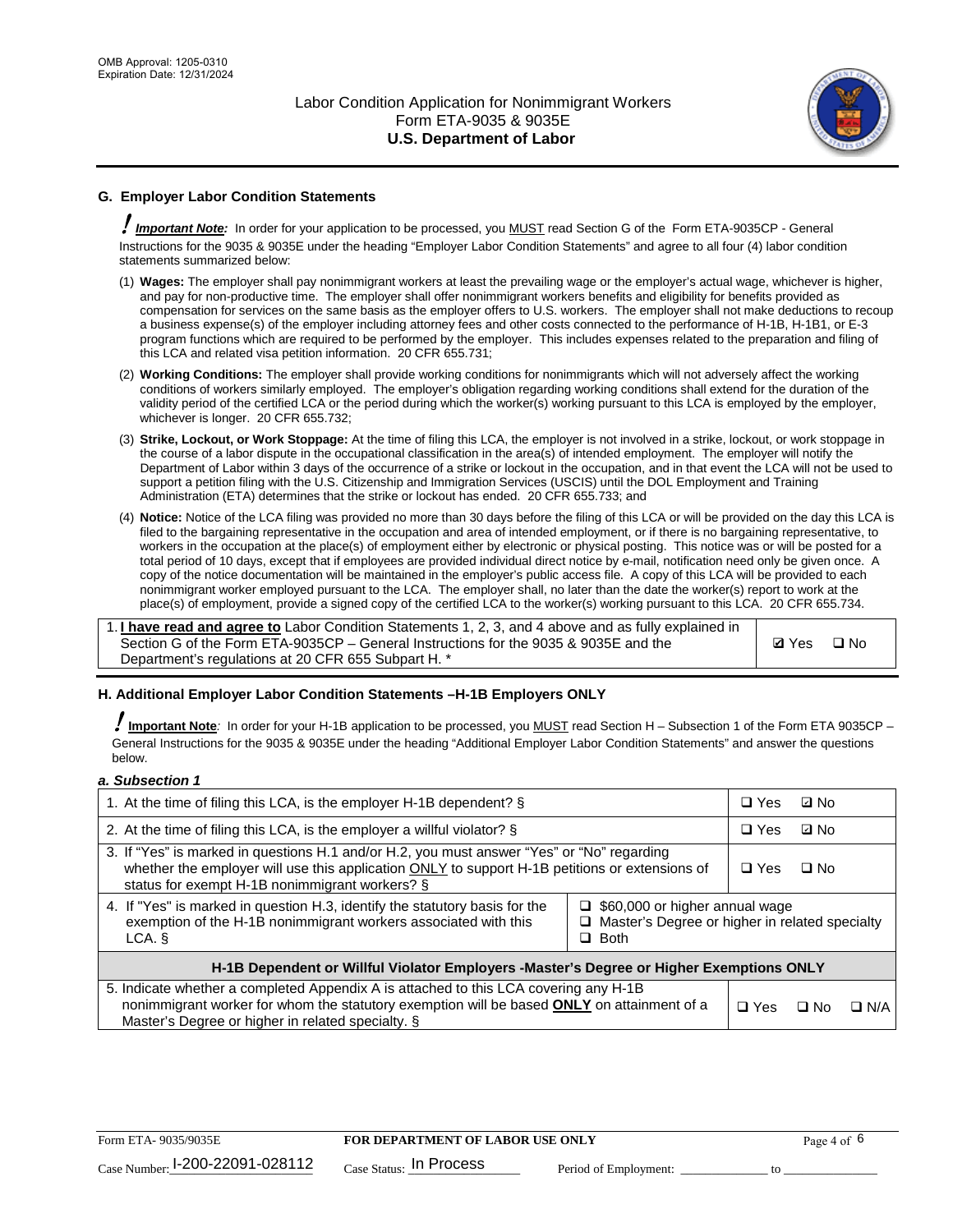

**If you marked "Yes" to questions H.a.1 (H-1B dependent) and/or H.a.2 (H-1B willful violator) and "No" to question H.a.3 (exempt H-1B nonimmigrant workers), you MUST read Section H – Subsection 2 of the Form ETA 9035CP – General Instructions for the 9035 & 9035E under the heading "Additional Employer Labor Condition Statements" and indicate your agreement to all three (3) additional statements summarized below.**

#### *b. Subsection 2*

- A. **Displacement:** An H-1B dependent or willful violator employer is prohibited from displacing a U.S. worker in its own workforce within the period beginning 90 days before and ending 90 days after the date of filing of the visa petition. 20 CFR 655.738(c);
- B. **Secondary Displacement:** An H-1B dependent or willful violator employer is prohibited from placing an H-1B nonimmigrant worker(s) with another/secondary employer where there are indicia of an employment relationship between the nonimmigrant worker(s) and that other/secondary employer (thus possibly affecting the jobs of U.S. workers employed by that other employer), unless and until the employer subject to this LCA makes the inquiries and/or receives the information set forth in 20 CFR 655.738(d)(5) concerning that other/secondary employer's displacement of similarly employed U.S. workers in its workforce within the period beginning 90 days before and ending 90 days after the date of such placement. 20 CFR 655.738(d). Even if the required inquiry of the secondary employer is made, the H-1B dependent or willful violator employer will be subject to a finding of a violation of the secondary displacement prohibition if the secondary employer, in fact, displaces any U.S. worker(s) during the applicable time period; and
- C. **Recruitment and Hiring:** Prior to filing this LCA or any petition or request for extension of status for nonimmigrant worker(s) supported by this LCA, the H-1B dependent or willful violator employer must take good faith steps to recruit U.S. workers for the job(s) using procedures that meet industry-wide standards and offer compensation that is at least as great as the required wage to be paid to the nonimmigrant worker(s) pursuant to 20 CFR 655.731(a). The employer must offer the job(s) to any U.S. worker who applies and is equally or better qualified for the job than the nonimmigrant worker. 20 CFR 655.739.

| 6. I have read and agree to Additional Employer Labor Condition Statements A, B, and C above and |       |           |
|--------------------------------------------------------------------------------------------------|-------|-----------|
| as fully explained in Section H – Subsections 1 and 2 of the Form ETA 9035CP – General           | □ Yes | $\Box$ No |
| Instructions for the 9035 & 9035 E and the Department's regulations at 20 CFR 655 Subpart H. §   |       |           |

### **I. Public Disclosure Information**

! **Important Note***:* You must select one or both of the options listed in this Section.

| 1. Public disclosure information in the United States will be kept at: * |  |  |  |  |  |  |  |
|--------------------------------------------------------------------------|--|--|--|--|--|--|--|
|--------------------------------------------------------------------------|--|--|--|--|--|--|--|

**sqrt** Employer's principal place of business □ Place of employment

### **J. Notice of Obligations**

A. Upon receipt of the certified LCA, the employer must take the following actions:

- o Print and sign a hard copy of the LCA if filing electronically (20 CFR 655.730(c)(3));<br>
Maintain the original signed and certified LCA in the employer's files (20 CFR 655.7
- Maintain the original signed and certified LCA in the employer's files (20 CFR 655.705(c)(2); 20 CFR 655.730(c)(3); and 20 CFR 655.760); and
- o Make a copy of the LCA, as well as necessary supporting documentation required by the Department of Labor regulations, available for public examination in a public access file at the employer's principal place of business in the U.S. or at the place of employment within one working day after the date on which the LCA is filed with the Department of Labor (20 CFR 655.705(c)(2) and 20 CFR 655.760).
- B. The employer must develop sufficient documentation to meet its burden of proof with respect to the validity of the statements made in its LCA and the accuracy of information provided, in the event that such statement or information is challenged (20 CFR 655.705(c)(5) and 20 CFR 655.700(d)(4)(iv)).
- C. The employer must make this LCA, supporting documentation, and other records available to officials of the Department of Labor upon request during any investigation under the Immigration and Nationality Act (20 CFR 655.760 and 20 CFR Subpart I).

*I declare under penalty of perjury that I have read and reviewed this application and that to the best of my knowledge, the*  information contained therein is true and accurate. I understand that to knowingly furnish materially false information in the *preparation of this form and any supplement thereto or to aid, abet, or counsel another to do so is a federal offense punishable by fines, imprisonment, or both (18 U.S.C. 2, 1001,1546,1621).*

| 1. Last (family) name of hiring or designated official * 2. First (given) name of hiring or designated official * 3. Middle initial § |  |
|---------------------------------------------------------------------------------------------------------------------------------------|--|
| Ruth                                                                                                                                  |  |
|                                                                                                                                       |  |
| 6. Date signed *                                                                                                                      |  |
|                                                                                                                                       |  |